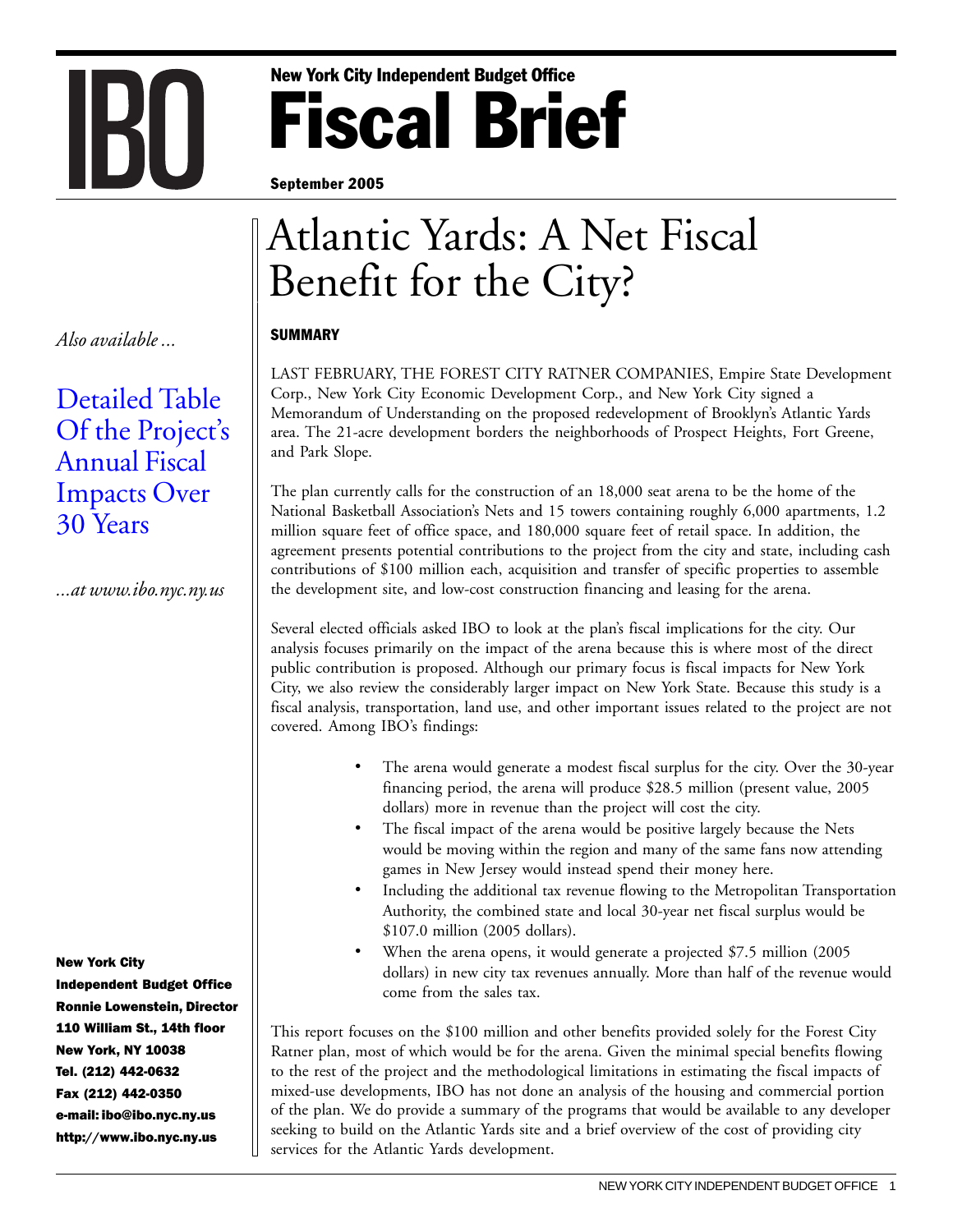#### BACKGROUND

The Forest City Ratner Companies (FCRC) has proposed a major redevelopment of the area called Atlantic Yards in Brooklyn. The area is currently dominated by the open, below grade Long Island Railroad (LIRR) rail yard located northeast of the intersection of Flatbush and Atlantic Avenues. The current proposal calls for an 18,000 seat arena (850,000 square feet) to serve as home of the Nets National Basketball Association team and a large mixed-use development adjacent to the arena. The allocation between residential and commercial uses in the mixed-use development has been evolving, with much of the space originally designated for office space shifting to residential use. The current plan calls for 1.2 million square feet of office space, 5.6 million square feet of residential development (about 6,000 units), and 180,000 square feet of retail space.

On February 18, 2005, a Memorandum of Understanding (MOU) for the Atlantic Yards project was signed by the New York State Empire State Development Corporation (ESDC), the New York City Economic Development Corporation (EDC), the City of New York, and FCRC. The MOU lays out potential contributions of the city and state, including cash contributions of \$100 million each for site preparation of the arena and surrounding land, acquisition and transfer of specific properties to assemble the development site, low-cost construction financing for the arena, and low-cost leasing for the arena. Conditions to be satisfied by FCRC are also described.

A separate agreement was signed on February 24 between Forest City Ratner Companies and the Metropolitan Transportation Authority (MTA), whose LIRR subsidiary currently owns about 8.3 acres of the 21 acres of the Atlantic Yards site. The agreement with the MTA did not obligate the transportation authority to sell or lease land to FCRC. However, it did lay out the conditions that must be met by FCRC if an agreement were to be reached. The obligations included: payment to the MTA by Forest City Ratner Companies of fair market value for any sale or lease of the land; and payment by FCRC for the full cost of relocating the rail yard, construction and maintenance of a platform over the rail yard, and any additional operating costs caused by the relocation of the yard.

On May 24, the MTA issued a Request for Proposals (RFP) for the sale of some or all of the development rights over its Atlantic Yards properties, inviting any interested parties to submit bids. The RFP was consistent with the February agreement between FCRC and the MTA in terms of maintaining the operation of the rail yard during and after construction and requiring prospective developers to bear the costs and risks associated with any reconfiguration of the yard that their proposed project would require. The RFP also made it clear that the MTA would not be obligated to select a

winning bid simply on the basis of price. Bids were submitted to the MTA by both FCRC and the Extell Development Company. On July 27, 2005, the MTA announced that it would proceed with negotiations with Forest City Ratner Companies for 45 days. These negotiations are now underway.

Forest City Ratner Companies has also signed a Community Benefits Agreement with a number of community groups. The agreement, signed on June 27, lays out goals for hiring minorities and women construction workers and includes commitments to ensure that construction firms owned by minorities and women will be among the firms hired for the project. FCRC also agreed to lease a portion of the new retail space to neighborhood businesses as well as encourage local hiring and job training. In addition, the benefits agreement incorporates an earlier pact between FCRC and ACORN (formally the Association of Community Organizations for Reform Now) regarding the portion of the new housing units that will be affordable to low- and moderate-income families. The benefits agreement also promises a number of neighborhood amenities and education initiatives in the area.

IBO's analysis of the Atlantic Yards project is based on the terms of the MOU between FCRC and the city and state, as modified in the bid submitted to the MTA. Our analysis focuses on the fiscal impact of this project. There are many other aspects of any economic development project that should be considered, including its effect on traffic, public transportation, the environment, and the surrounding community. This project also raises issues related to the city's land use and planning processes and the use of state authority to override local zoning and acquire property through eminent domain. These issues are important but are outside IBO's areas of expertise, so we have left them for analysts better qualified to handle such matters.

#### DESCRIPTION OF THE PROJECT

The 21-acre development site runs from the Flatbush and Atlantic Avenues intersection to Vanderbilt Avenue, between Atlantic Avenue and Pacific and Dean Streets. It is adjacent to the Atlantic Terminal transportation hub, which is served by nine subway lines and the LIRR. The existing rail yard would be relocated to the far end of the development site and a platform would be built over the new yard, creating space for much of the planned construction. Completion of the arena is planned for late 2008; completion of the entire project is expected in 2013.

Forest City Ratner Companies would build the Nets arena and a cluster of four mixed-use buildings on the triangle bounded by Flatbush, Atlantic, and Sixth Avenues. Although the drawings and models prepared by FCRC show these five buildings closely massed and most likely connected, the MOU distinguishes the four mixed-use buildings from the arena and its adjacent on-site parking garage. The MOU designated all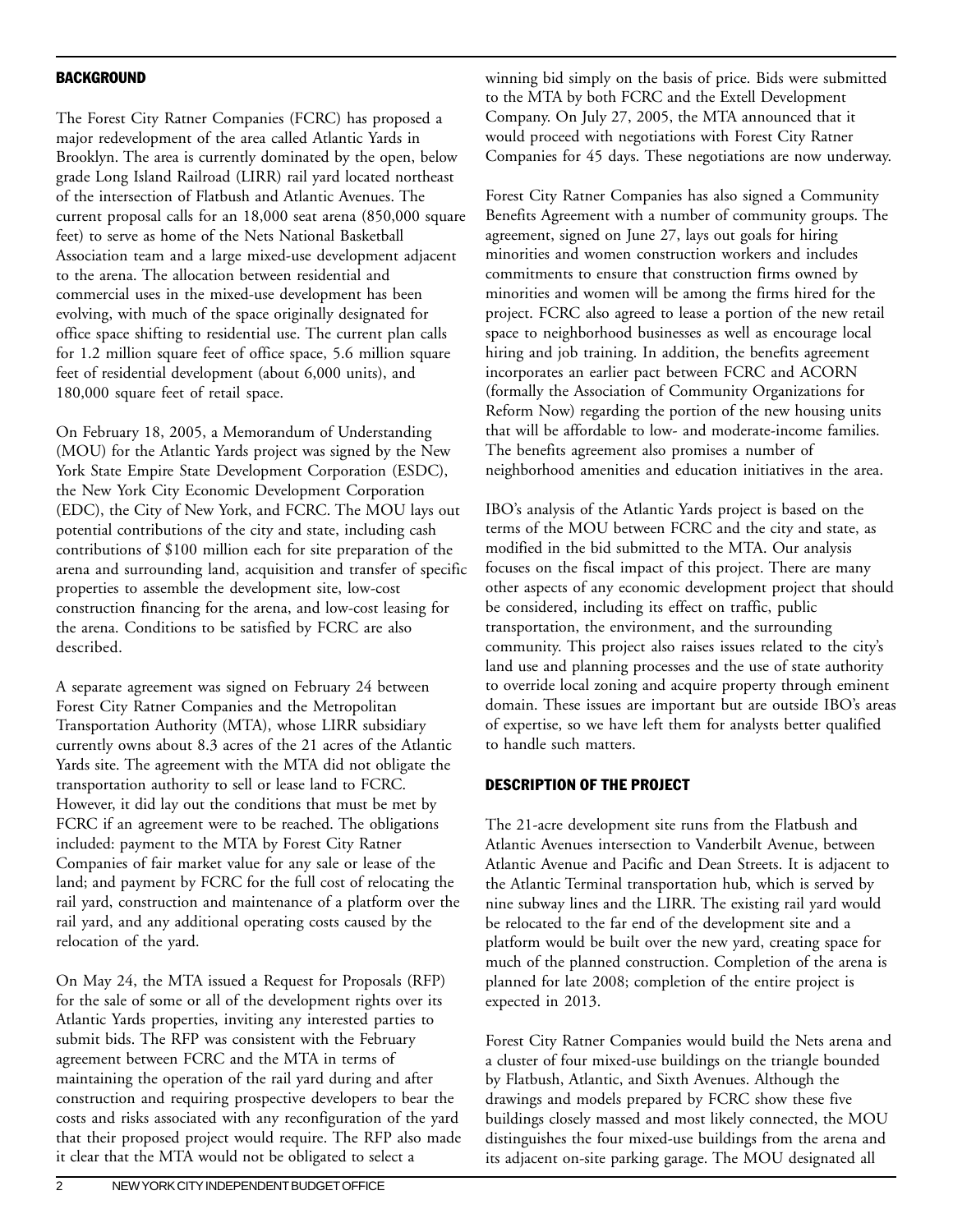four buildings for commercial development, primarily office space, although the FCRC bid to the MTA indicates that two of these buildings would now be developed as residential condominiums.

Across Sixth Avenue, an area stretching up to Vanderbilt Avenue is largely designated for residential development with some retail space facing Sixth and Atlantic Avenues. The MOU refers to the combination of the residential and retail area east of Sixth Avenue, along with the four towers adjacent to the arena, as the mixed-use development. In presentations by FCRC and city and state officials, the arena, commercial and residential components of the Atlantic Yards project are often treated as a single project. But the MOU makes a sharp distinction between the arena and the mixed-use development, particularly regarding financing and subsidies. For our analysis, we maintain this distinction between the arena and the mixeduse development.

#### BENEFITS USED FOR ATLANTIC YARDS

This paper is concerned with the fiscal implications of the Atlantic Yards project for New York City, particularly the arena portion of the project. In analyzing the proposed financial arrangements, we draw a distinction between special benefits that FCRC would receive under the MOU and benefits from existing programs that would be available as-of-right to other development projects.

The special benefits for this project include capital contributions, property transfers, and property and sales tax exemptions. The capital contributions would require direct outlays by the city and state. In contrast, the property transfers and tax exemptions would involve foregone new revenues rather than new outlays. These benefits are not public costs in the sense that the capital contributions are costs: they do not increase government expense budgets or reduce revenue budgets relative to the levels that would occur should the development not take place. Rather, these benefits mean that there won't be *as much* project-related revenue added to city and state (and MTA) budgets as there otherwise might be.

Another group of special benefits offered to FCRC under the terms of the MOU would generate savings for the developer with little or no city and state budget impacts—that is, neither new outlays nor foregone new revenues. These benefits include a low-cost lease, low-cost financing for arena construction made possible by the sale of tax-exempt private activity bonds, and acquisition of some property using the state's powers of eminent domain. Depending on the outcome of the negotiations between the MTA and FCRC, there may be additional benefits although these would come from the MTA rather than the state or city.

The project will also take advantage of existing tax and financing subsidies that are available to other developers as a matter of right, provided they meet the various program criteria. These include tax exemptions for commercial and residential development and housing finance assistance available through the city's mixed-income housing development program.<sup>1</sup>

In the following sections, we first examine the special benefits proposed under the MOU, followed by a review of the various benefits from existing programs that would also be available in the mixed-use portion of the project. We then examine the expected impact of the proposed arena on city and state tax revenues and compare this impact to the expected cost of special benefits for the Atlantic Yards.

*Special Benefits for the Atlantic Yards Project.* Under the MOU, Atlantic Yards would receive several special benefits not available as-of-right to development projects: capital contributions from the city and state, low-cost financing for the arena, extra property tax savings, a low-cost lease, and property obtained using the state's power of eminent domain.

*Capital Contribution*. The city and state will each contribute \$100 million in capital funds to the project. The use of the state funds will be restricted to site preparation and public infrastructure improvements on or around the arena site, while the city funds can be used for these purposes or acquisition of property on the arena site. In the MOU, the arena site consists not only of the arena building and its associated parking lot, but the other building sites on the portion of the project lying west of Sixth Avenue.

The city funds will be raised through the sale of general obligation bonds as part of the city's capital plan, with debt service on these bonds paid out of general revenue. The \$100 million has already been incorporated in the city's Capital Commitment Plan, with \$50 million scheduled for 2006 and \$50 million scheduled for 2007. Assuming these bonds would be issued by the city with an interest rate of 6 percent, issuance costs of 1 percent, and a term of 30 years, IBO projects that the present value of the cost to the city budget of its capital contribution to the project debt service payments will be \$100.6 million (in 2005 dollars), essentially equal to the face value of the bonds.2 Annual debt service will be about \$7.3 million. The source of the state's \$100 million capital contribution has not yet been identified.

*Low-Cost Financing and Property Tax Savings for the Arena.* To provide low-cost financing for construction of the arena and its parking garage, tax-exempt private activity bonds will be issued by a not-for-profit local development corporation (LDC), organized under Article 14 of the New York Not-for-Profit Corporation Law. The bonds will be an obligation of the LDC—neither the city nor the state can be held legally responsible for repayment.<sup>3</sup> Instead they will be backed by semi-annual payments-in-lieu-of-taxes (PILOTs) from Forest City Ratner Companies to the LDC. The MOU states that the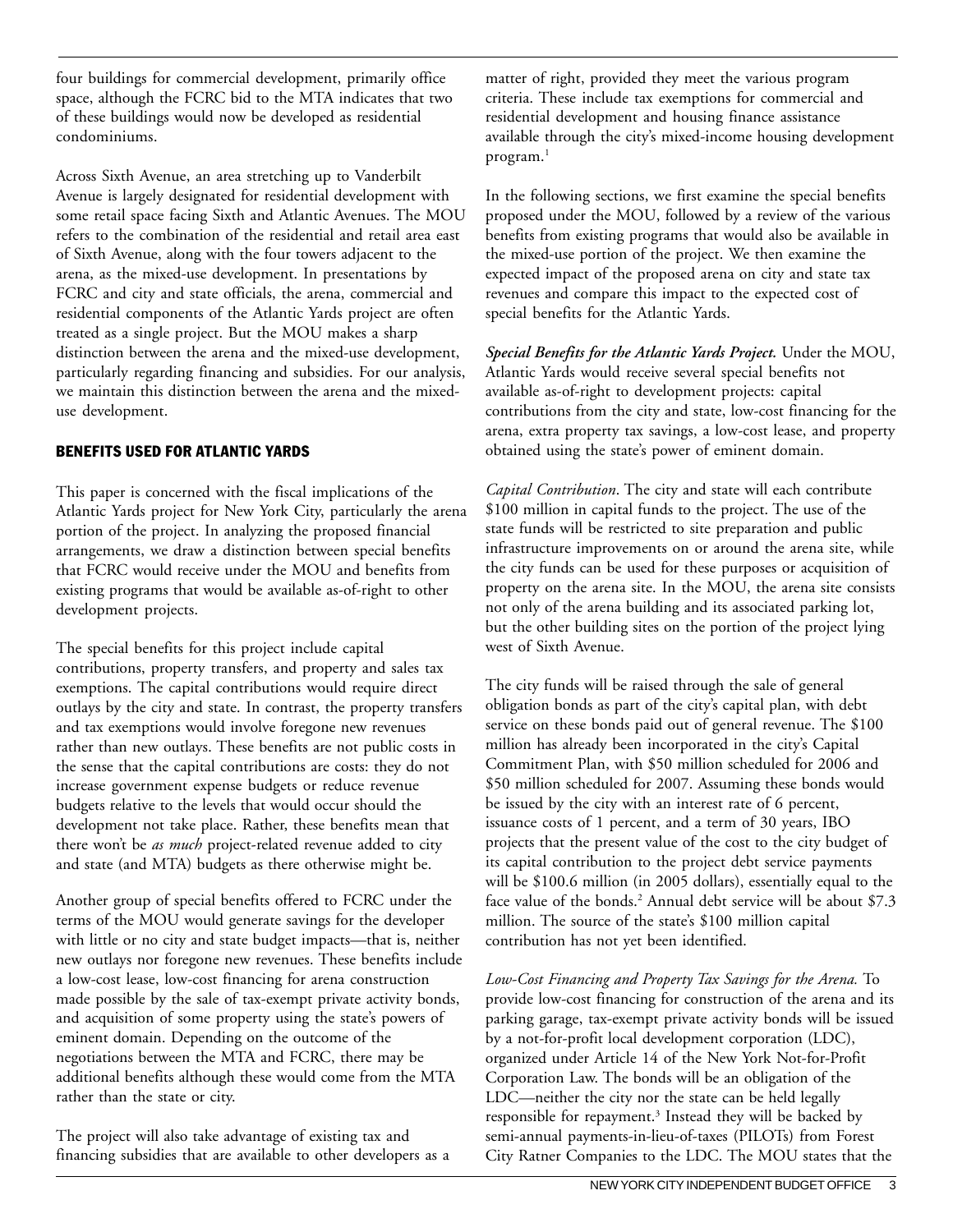PILOTs may not exceed the property taxes that would be paid if the property was not tax exempt, although the agreement offers no indication as to what if any discount from regular property tax would be used.<sup>4</sup> In the event that the PILOT payments exceed the debt service, 10 percent will go toward maintenance and capital reserves for the arena and the rest will go to ESDC; the city will receive none of the excess. If the PILOT is too small to cover debt service on the full \$555.3 million cost of construction, taxable bonds will be sold to cover the difference and FCRC will pay the debt service on these taxable bonds.

Forest City Ratner Companies will save money from this financing arrangement in two ways: First, financing using the tax-exempt bonds will be cheaper than private financing because bondholders are willing to accept lower interest rates when interest earnings are not taxable. Using the current spread of 1.5 percentage points between interest rates for tax exempt economic development bonds and corporate bonds and assuming that the entire \$555.3 million cost of constructing the arena is debt financed over 30 years, this subsidy has a present value of \$91 million (in 2005 dollars) over the financing period. If only a portion of the \$555.3 million is financed with tax exempt bonds, then the subsidy would be smaller.5 This cost would be borne primarily by federal taxpayers, with relatively little impact on New York City or State. City and state personal income tax revenues would be affected only to the extent that LDC bondholders are residents of the city or state.<sup>6</sup>

Although the city will not make an outlay in this financing arrangement, the city will give up resources. Under federal law, there is a limited allocation of tax exempt private activity bonding authority available to each state for residential and other economic development projects. Although in recent years, New York State has not exhausted its allocation, future competition for private activity bonding authority will depend on the construction timetables for alternative projects.<sup>7</sup>

There is a second source of savings for Forest City Ratner Companies from this financing arrangement. Although FCRC will make what the Memorandum of Understanding refers to as PILOT payments to the LDC, these payments are not the equivalent of city property tax payments. Instead they will cover the construction costs for the arena in the first 30 years—and some arena maintenance if the PILOTs exceed debt service. In a more conventional development model, a developer would need to make both construction financing payments and property tax payments for any property tax liability remaining after applying available abatements and exemptions. In the Atlantic Yards case, while the PILOTs are used to pay financing costs in the first 30 years, FCRC will save the cost of property taxes that would normally be due after as-of-right tax benefits expire.

If we assume that the arena would have a market value of

approximately \$100 per square foot, then the savings have a present value of \$14 million in 2005 dollars.<sup>8</sup> In the remaining 69 years, when there is no debt service, 10 percent of the PILOT payment will cover arena maintenance costs stemming from operation of the arena for the private benefit of FCRC, with the balance going to ESDC. The city would get no portion of the PILOT from the arena building.

IBO's estimate of new property tax revenue lost to the arena PILOT does not include a loss of property taxes for the MTA land that would be part of the arena building foot print. The city currently receives no tax payment from the MTA for the rail yard because the MTA, like other state entities, is exempt from local property tax. Under the MTA's Request for Proposals, any developer acquiring the development rights to the site would probably enter into a long-term lease, leaving the MTA in place as the owner. Therefore, the property would likely remain off the city's tax roll, resulting in no impact on the city budget. Indeed, the MTA has an incentive to make a deal that maintains the tax exemption in order to maximize the price it receives for the development rights.

*Low-Cost Lease for the Arena Site.* At present, the MTA, the city, and FCRC own most of the land on the arena site. According to the MOU, the remaining privately owned properties will be acquired by ESDC, possibly using eminent domain, at the expense of FCRC. Once this is done, all of the property will be transferred (or leased in the case of the MTA land) to ESDC, and FCRC will be given a 99-year ground lease for the entire arena site for \$1. Initially, FCRC will sublet the property from the LDC, which will lease it from ESDC for \$1. Once the LDC bonds financing construction of the arena have been fully repaid, FCRC will lease the site directly from ESDC. The lease will stipulate that the arena must serve as the home of at least one professional team for the first 30 years. If there is no team, the lease can be terminated. If there is more than one team, the \$1 rent will be renegotiated. The lease will also require that the space be used for sports or entertainment events for the remaining 69 years after the bonds are retired.

The city will not participate directly in the ground lease for the arena building site, but its contribution of key property will make the lease possible. According to the MOU, the city will transfer its property under the arena to ESDC for \$1. This will include the Fifth Avenue street bed between Flatbush and Atlantic Avenues and the Pacific Street street bed between Flatbush and Sixth Avenues. IBO estimates that the current value of this street property is about  $$56,000$ .<sup>9</sup> The city would also transfer a city-owned parcel (block 1127, lot 33), which is valued at \$93,800 by the Department of Finance.<sup>10</sup> The city was not collecting tax from this city-owned land; therefore, transferring it to FCRC will not reduce property tax revenues from their current level for this land. However, had the property been used for an alternative private purpose, property taxes may have been paid. The use of a nominal lease that ignores the opportunity cost of the land for the city thus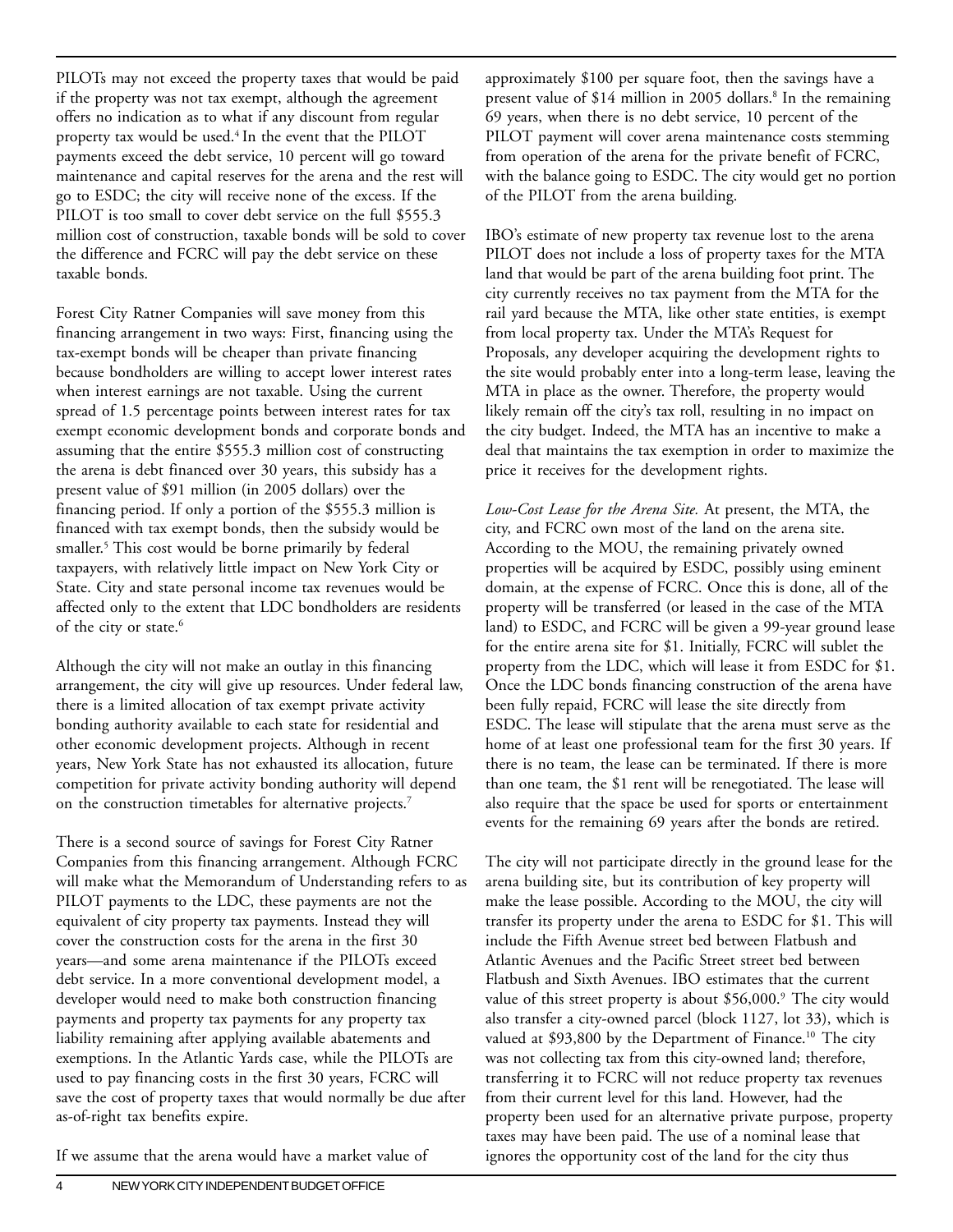increases the extent of the public subsidy provided to FCRC.

*Exemption from Sales and Mortgage Recording Taxes.* According to the MOU, ESDC will "consider" using its authority to grant exemptions from city and state sales tax on construction materials and fixtures installed in the arena, as well as any mortgage recording tax related to the arena financing. The state's economic development law gives ESDC discretionary authority to grant such exemptions for projects it sponsors.

IBO's fiscal impact analysis assumes that these benefits will be granted. The sales tax exemption is worth about \$10.2 million in combined city, state, and MTA sales tax revenues (\$9.1 million in present value). The city portion is about \$4.9 million (\$4.4 million present value). These savings would be spread over the three-year construction period for the arena. Mortgage recording tax savings are not likely to be significant because the arena construction is being financed through PILOT-backed bonds.

*Other Benefits for the Mixed Use Portion of the Project.* The benefits that would be used in the residential and commercial portion of the Atlantic Yards Project are largely provided under existing tax and financing programs that are widely available for developments across the city. The exception is the \$100 million capital contributions from the city and the state, which according to the MOU may be used for the arena as well as for the area around the arena site which encompasses the mixeduse portion of the project. The benefits from existing programs that will yield savings for FCRC include the use of PILOTs that mimic existing economic development property tax exemptions, and other housing finance programs that are part of the city's affordable housing initiative.

Although the MOU calls for all of the property making up the development site to be transferred to ESDC, Forest City Ratner Companies is expected to make PILOT payments to the city for the mixed-use development site that will be equivalent to what FCRC would owe if the site was subject to the regular property tax.<sup>11</sup> However, the regular property tax that would be owed on these properties would be quite low in the early years of the project. That is because additional benefits for residential and commercial development in Atlantic Yards are expected to come from existing programs that are available to any project in the city that satisfies the eligibility criteria. These programs eliminate or reduce property tax liability for many years and the PILOTs are expected to mirror those impacts.

*Land Transfers.* Land transfers for the mixed-use portion would be made at fair market value and the PILOTs would be equivalent to the regular property tax resulting in no impact on the city's baseline budget. Complete assemblage of the mixeduse development site may involve some use of eminent domain by ESDC. Under the terms of the MOU, however, FCRC is expected to pay fair market value to property owners for these

lots through ESDC. Similarly, the city is expected to sell some land (city-owned portions of the triangle west of Sixth Avenue but outside the arena footprint, as well as the Pacific Street street bed between Carlton and Vanderbilt Avenues) to ESDC for full market value and FCRC is expected to reimburse the state development corporation for the full amount. According to the MOU maps, much of this street bed would be used for parkland between residential buildings, which would be maintained by FCRC and open to the public. When the site is assembled, FCRC will transfer any property it owns to ESDC for \$1 and then lease the entire site from ESDC for 99 years for \$1. This fiscal arrangement is quite different from the arrangement for the arena. Because the PILOTs for the mixeduse development portion will be equivalent to regular property tax (net of any of-right abatements and exemptions) and paid to the city, the city will be compensated for its foregone tax revenue on the privately owned property transferred to FCRC to the same extent as it would if any other developer were involved, assuming comparable use.

*Commercial Development.* For the office buildings, the Industrial and Commercial Incentive Program (ICIP) benefits are available as-of-right. ICIP provides exemptions, deferrals, and abatements from real property taxes for up to 25 years for new construction and modernization of industrial, commercial, and mixed-use structures that satisfy certain geographic and other eligibility criteria. The commercial development proposed for Atlantic Yards would be eligible for 16 years of full exemption of the value of improvements, followed by a nine year phase-in. Because it is in a special incentive zone, the project's property assessments are also protected from appreciation during the first 13 years after each building is constructed.

*Residential Development.* As presented in the bid to the MTA, Forest City Ratner Companies' current Atlantic Yards plan calls for 5.6 million square feet of residential space—about 4,500 rental units and 1,500 condominium units. In June, FCRC entered a private agreement governing the composition of rental residential development in Atlantic Yards with ACORN. Of its 4,500 rental units, FCRC has agreed to reserve 20 percent for low-income households (with at least 15 percent of these units reserved for very low-income families) and 30 percent for middle-income households. FCRC has also agreed to pursue the development of 600 to 1,000 affordable ownership units on or off the Atlantic Yards site. All remaining rental units and condominiums on the Atlantic Yards site will be market rate.

New York City, New York State, and the federal government all offer subsidies for the development of low- to middleincome housing. Some of these programs are as-of-right. Others are subject to resource constraints, so funds must be allocated among eligible projects. The MOU and other FCRC documents and presentations suggest that Forest City Ratner Companies will take advantage of such programs.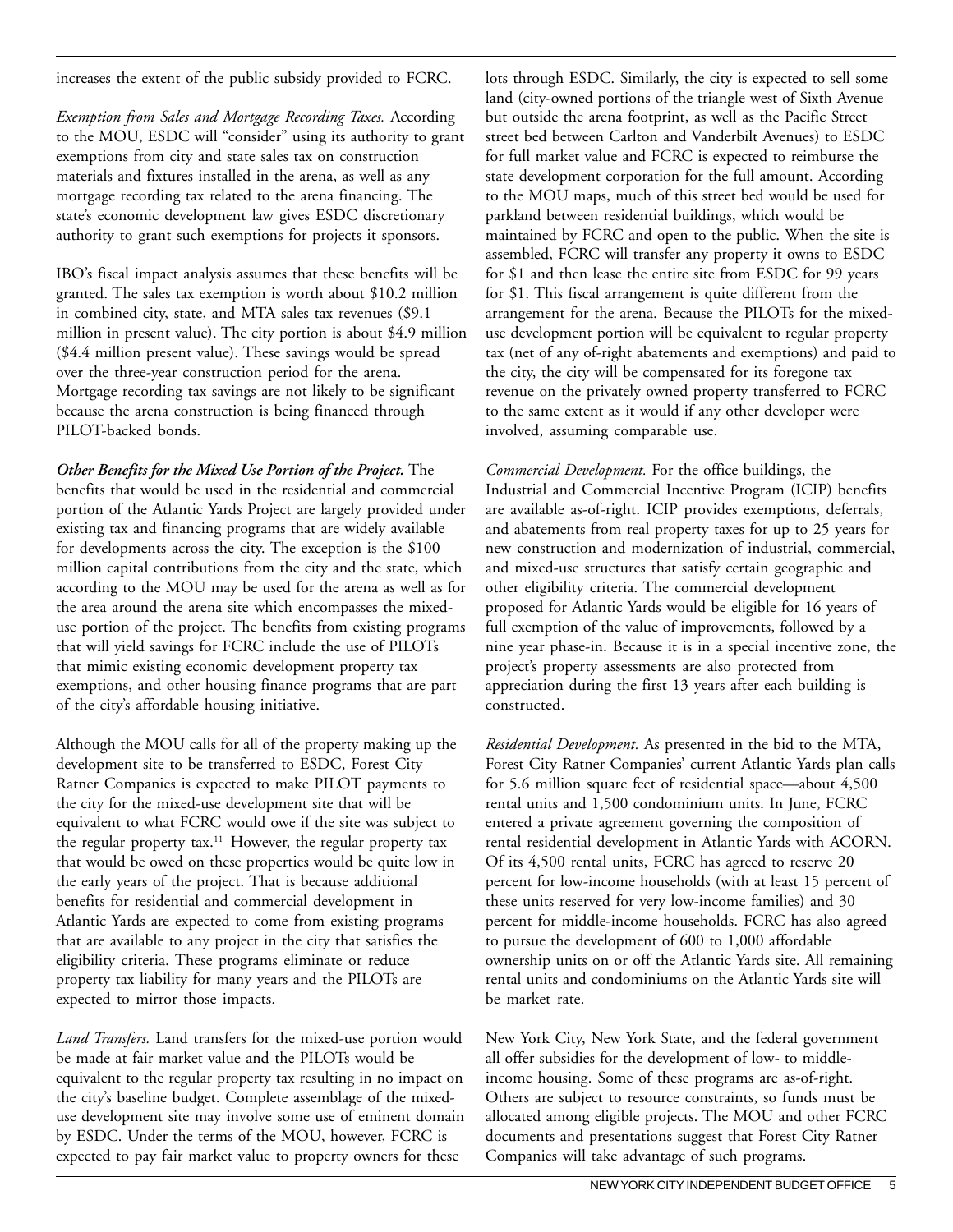The 50/30/20 development proposed for rental development in Atlantic Yards corresponds to the Mixed Income program developed recently by the New York City Housing Development Corporation (HDC). Under this program, HDC combines four types of subsidies: low-cost financing of first mortgages funded with proceeds from tax-exempt private activity bonds; low-cost financing of second mortgages funded with HDC reserves; federal Low Income Housing Tax Credits; and 421-a property tax exemptions. To qualify for the Mixed Income program, a development must maintain the affordability of the 30 percent middle-income and 20 percent low-income units for the longer of the effective term of the first mortgage (30 years, unless it is pre-paid) or the term of the 421-a tax exemption.

While there is no cost to the city's budget for HDC's Mixed Income program, two of the four subsidy sources in the program—private activity bonds and HDC reserves represent limited public resources. By using these resources to build housing at Atlantic Yards, they will not be available for development elsewhere. The competition for these funds will depend on the timing of other projects, relative to Atlantic Yards. As part of its five-year 68,000 unit housing plan, the Bloomberg Administration built 700 units using the Mixed Income program in the initiative's first two years and plans to expand it. In contrast, 421-a property tax exemptions are not capped. Although they will impact the city in terms of foregone new revenue, their use for Atlantic Yards will have no effect on their availability for other projects.

There are two types of Low Income Housing Tax Credits available: competitively awarded 9 percent tax credits and asof-right 4 percent credits. The 9 percent credits, which are worth approximately 9 percent of eligible project costs for each of 10 years, are allocated to states on the basis of population. Generally, demand for these tax credits greatly exceeds supply, and preference is given to projects with relatively deep affordability restrictions. Four percent credits, which are worth approximately 4 percent of eligible costs for each of 10 years, are available to all projects that are at least 50 percent funded with tax exempt bonds. The 4 percent credits do not count against a state's total allocation of tax credits. While the limited amount of affordable housing proposed for Atlantic Yards would probably keep the project out of the running for 9 percent credits, the project's low-income units developed under the HDC Mixed Income program would be eligible for the 4 percent tax credits. Because these 4 percent tax credits are available as-of-right, their use for Atlantic Yards would not affect their availability to other affordable housing projects in New York City or elsewhere in the state.

Other housing programs are available, some of which use dollars from the city's capital budget, but these programs generally require a greater share of low-income housing than the amount proposed for Atlantic Yards thus far. Some are also targeted at homeless families and other groups.

*Other Considerations.* The price paid for development rights over the rail yard and potential zoning bonuses could provide other benefits to the project.

*Disposition of MTA Rail Yard Property.* If the MTA sells or leases the development rights over its rail yard property to FCRC at a price substantially below other indicators of the parcel's value, the difference would constitute an additional special benefit for the project, although the cost would be borne by the MTA and its riders rather than the city budget. The February 24 agreements between FCRC and the MTA committed the former to pay fair market value for the development rights for the rail yard, although the authority's RFP, issued in May, made it clear that price would not be the sole criteria in selecting a winning bidder. In addition to soliciting bids, the MTA commissioned an appraisal of the property which estimated the value of the development rights, net of the cost of constructing a platform and relocating the train tracks, to be \$214.5 million.

Whether the MTA gets full value for its development rights will depend on the outcome of the bidding process that is still underway. When the MTA board announced on July 27 that the agency would begin a 45-day exclusive negotiating period with FCRC, the MTA Chairman indicated that he had hoped to get a higher bid from the developer. The initial FCRC bid claims to offer a purchase price of \$329.4 million. But only \$50 million of this amount is a cash payment to the MTA. The balance consists of FCRC's estimate of the value of the noncash benefits that would accrue to the MTA if the project proceeds. These include: the cost of constructing a new rail yard under the new platform (\$182 million), which FCRC argues the MTA would need to do even if the project is not built; additional operating costs arising from the switch to the new under-platform yard (\$25.4 million); some mass transit improvements (\$29 million), environmental remediation and clean-up (\$20 million), and revenue from Atlantic Yards sales tax for the MTA (\$23 million). FCRC also points out that the MTA will retain approximately 1.1 million square feet of excess zoning rights under their plan; they estimate that the MTA could raise about \$55 million by transferring these development rights elsewhere.

A competing bid was submitted by the Extell Development Corporation, which would pay the MTA \$150 million in cash for the development rights. The Extell bid contemplates less dense development with no office buildings and fewer apartments.

*Zoning.* Under state law, ESDC is authorized to override existing local zoning and under the MOU, Forest City Ratner Companies would be allowed to develop Atlantic Yards with greater density than would be possible under current zoning for the site. This would significantly increase the value of the land for current property owners—the MTA, the city, and the private owners, of whom FCRC is already the largest. Although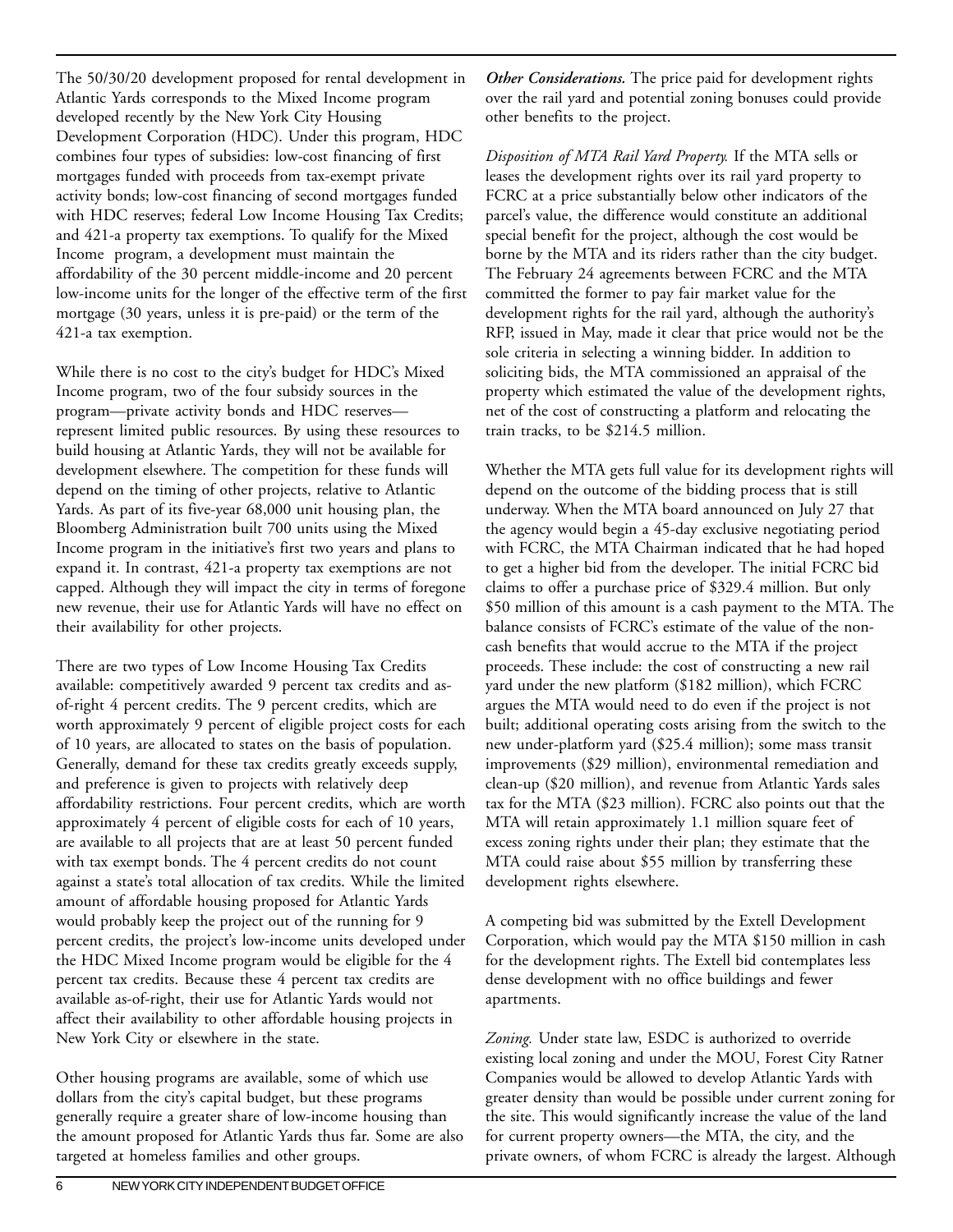| Long-Term Fiscal Impact of Proposed Atlantic Yards Nets Arena                                                 |          |                   |       |          |  |  |  |  |
|---------------------------------------------------------------------------------------------------------------|----------|-------------------|-------|----------|--|--|--|--|
| Dollars in millions, 2005 dollars                                                                             |          | New York New York |       |          |  |  |  |  |
|                                                                                                               | City     | State             | MTA   | Total    |  |  |  |  |
| Arena Construction                                                                                            | \$13.7   | \$17.9            | \$0.6 | \$32.2\$ |  |  |  |  |
| Arena Operations                                                                                              | 115.4    | 153.1             | 7.3   | 275.9    |  |  |  |  |
| <b>Total Revenue Impact</b>                                                                                   | 129.1    | 171.1             | 79    | 308.1    |  |  |  |  |
| <b>I</b> Debt Service                                                                                         | $-100.6$ | $-100.6$          | N.A.  | $-201.1$ |  |  |  |  |
| <b>Net Fiscal Impact</b>                                                                                      | \$28.5   | \$70.5            | \$7.9 | \$107.0  |  |  |  |  |
| <b>SOURCE: IBO</b><br>NOTES: Long-term impacts show as net present value through 2036. N.A. = not applicable. |          |                   |       |          |  |  |  |  |

Columns may not add due to rounding.

government action is responsible for creating this value and there is no price extracted by the public sector for it, we do not treat this action as a fiscal subsidy for the project. Zoning changes almost always have some effect on land values. At times, the city has linked zoning changes to the provision of public benefits such as infrastructure or inclusion of affordable housing by developers taking advantage of the new zoning, thereby tapping some of the windfall to current owners. As discussed above, the Atlantic Yards plan includes a substantial affordable housing component.

#### FISCAL IMPACT OF THE ARENA

The net fiscal impact for the city and the state for a project such as Atlantic Yards can be estimated by subtracting the budgetary costs of the subsidies offered to the project from the tax revenue that is expected to be generated by the development. As described in the previous section, project benefits involving public budget costs are those that either increase government expenses or reduce government revenues relative to the levels that would occur without the development. Here this includes the debt service costs incurred by the city and state capital contributions. In addition to this, there are the benefits involving foregone new revenue, including the arena property tax exemption and the construction materials sales tax exemption; their impact is accounted for in the reduced estimation of the new revenue generated by the development.

In the case of Atlantic Yards, the fiscal impact analysis is complicated because there are three types of development contemplated—the sports arena, office buildings, and apartment buildings—and because a significant share of the special benefits being offered—the city and state capital subsidies—would benefit all three. Projecting direct and indirect tax revenue from a sports facility is fairly straightforward. However, estimating the new revenues attributable to commercial and residential development requires making many assumptions regarding demand for the new space, the rents/prices the space will command, the types of firms and households that will occupy the new space, and where those firms and households come from. Because information upon which to base such assumptions is limited, particularly in the case of housing developments, we focused

our Atlantic Yards fiscal impact analysis primarily on the arena.

For the city and state, we compare expected tax revenue generated by the arena to the costs of the capital contributions, which may be used outside the arena site itself. Structuring the analysis this way makes it more difficult to find a positive net fiscal impact for the arena. Given that sports facilities generally offer a poor fiscal return on public investments, our finding of a positive net fiscal

impact for the Atlantic Yards arena makes it seem reasonable to conclude that the fiscal impact for the entire project would be positive as well.

Taking this approach, IBO projects a modest fiscal surplus for New York City from the proposed Atlantic Yards arena, if the February 18 MOU is implemented. The present value of the surplus over the 30-year financing period is projected to be \$28.5 million (2005 dollars). Because unlike the city, New York State can tax the earnings of non-residents in addition to residents, it would have a larger fiscal surplus of \$70.5 million over the 30 years. Including the additional tax revenue flowing to the MTA, IBO estimates that the combined state and local public sector net fiscal surplus would be \$107.0 million.

*Methodology.* IBO estimated the economic and revenue impact of the arena in several steps. We first used an input/output model to project both direct and indirect output, earnings, and employment impacts over the 30-year financing period, which includes three years of construction and 27 years of operation. We then used our tax forecasting models to estimate the revenues that would result from the projected economic activity.12 Data on sales expected at the arena (ticket sales, concessions, advertising, and other arena operating revenue) and construction of the arena were provided by FCRC.

Due to the time-value of money (the potential returns accruing to a dollar gained today make it worth more than a dollar gained next year), cash flow dollars will diminish in real (inflation-adjusted) value over the length of a project. Net present value analysis is used to convert the cash flows projected over the life of the project into a number that accounts for the time-value of money. To find the 2005 present value, a discount rate of 6.0 percent was applied.

*Economic Impact of the Arena.* IBO does not expect the combined direct and indirect effects of the new arena to produce a major impact on the local economy. With the arena fully operational, there would be new output valued at \$174 million and the creation of about 900 jobs in the city, with about 730 going to city residents. Eating and drinking establishments would gain about 265 of these jobs (roughly 220 city residents), and amusement and recreation services would gain about 280 (230 city residents).<sup>13</sup> During the three-year construction phase (2006-2008), the output, earnings, and local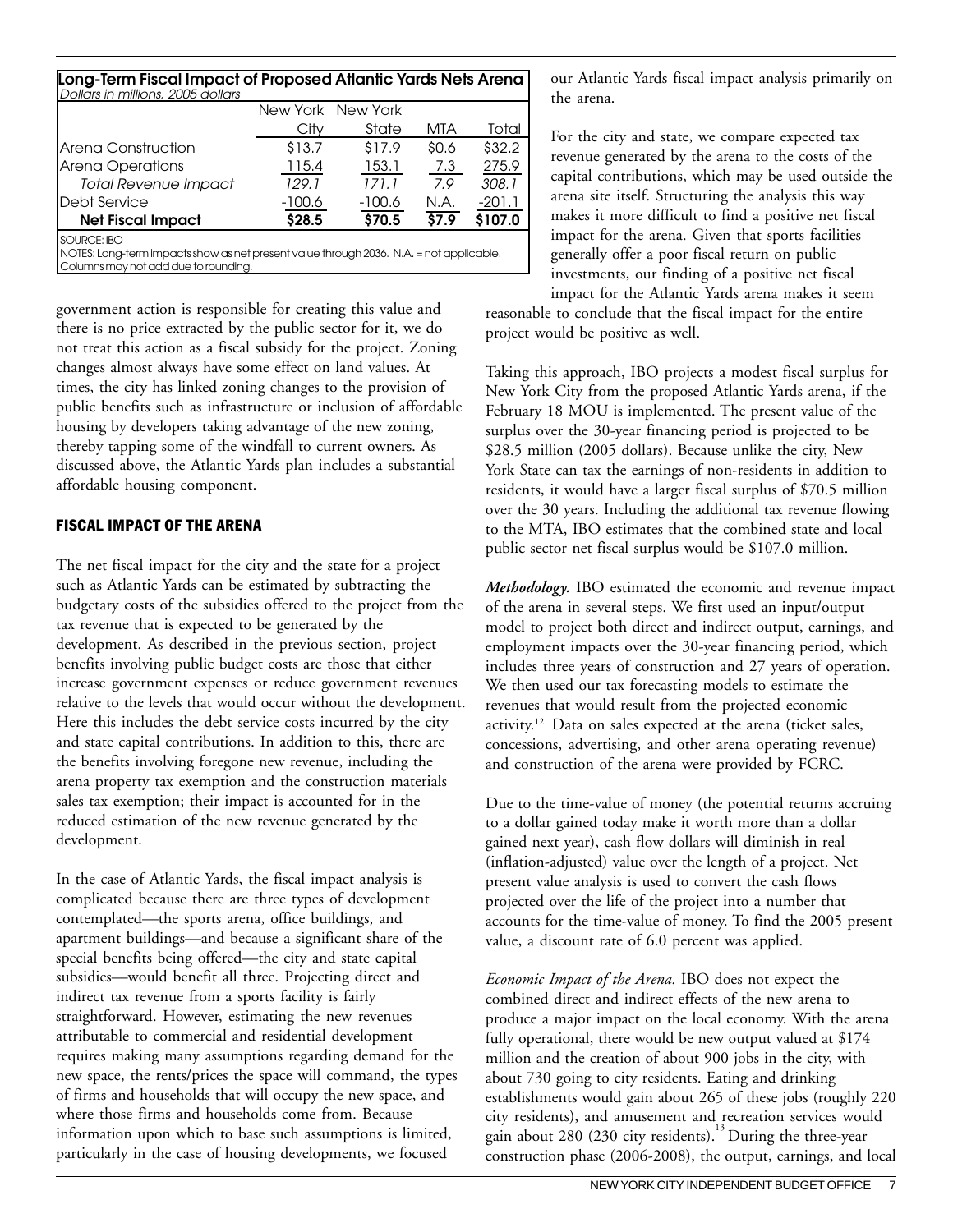employment effects would all be higher than during the subsequent operation period. The arena project would account for nearly 1,500 jobs with somewhat higher average earnings during each year of construction.

*City Tax Revenue Impact from the Arena.* When the arena is operational, additional city tax revenues are projected to total \$7.5 million (2005 dollars) annually, with \$4.7 million coming from the sales tax. Sales taxes are collected on direct economic activities associated with the arena, such as ticket and concession sales, and from meals and drinks consumed outside the arena before and after games. Indirect economic activity spurred by the arena in the local economy also results in taxable sales, and the tax collected on this indirect activity is also included in IBO's revenue estimates. There would be \$1.1 million in additional business income tax revenue, \$0.8 million in new property tax revenue (from indirect effects) after assessment changes are fully phased in, and \$0.4 million in personal income tax revenue*.* 14 The present value of the new city tax revenues generated by arena operations through 2036 would total \$115.4 million.

During construction, annual city tax revenues would be \$5.0 million, and the mix of sources will be altered as well. With a relatively high proportion of construction workers residing in the city, new personal income tax revenue would be more than three times higher at \$1.3 million than during the operations phase. In contrast, with no arena activities yet available to tax, sales tax revenue during the construction phase is about onefourth the level during years when the arena is operating.

The present value of the city revenue impacts over three years of construction would total \$13.7 million.

Adding together the present value of the city revenue impacts of arena construction (\$13.7 million) and arena operations (\$115.4 million) yields a total 30 year city revenue impact of \$129.1 million from the arena portion of the Atlantic Yards development. This is \$28.5 million greater than the debt service costs that the city would incur for the entire development (including the mixed-use portions of the project).

*New York State Impact.* IBO projects that the fiscal impact of the arena for New York State would be positive and larger than for the city. The estimated present value of arena construction and operations-related state revenues over 30 years would be \$171.1 million, \$70.5 million gretaer than the state's debt service costs. Much of the difference between the results for the city and the state is attributable to the fact that all those who earn income at the arena—Nets players, executives, coaches and other staff, and other workers—must pay New York State personal income taxes, while only New York City residents pay New York City personal income taxes. As a result, the state can expect to receive over seven times what the city gets in income tax from arena operations each year, \$3.0 million versus \$0.4 million.

*Comparison with Other Studies.* IBO's finding of a positive fiscal impact for the public sector may seem at odds with the economics literature. Essentially all economic research on professional sports facilities arrives at the same conclusion: communities should not expect a positive fiscal impact from public investments in new sports facilities.<sup>15</sup> Some of the reasons for the limited impact are now familiar. First, sports teams are not large businesses; average revenue for National Basketball Association teams was \$85 million in 2002-2003.16 Second, because households generally have limited resources

| Construction<br>Food and kindred products and tobacco products<br>Apparel and other textile products<br>Printing and publishing | Total<br>industry<br>output<br>\$1.1<br>1.2 | Value<br>added <sup>1</sup><br>\$0.5 |        |                | Resident |                                                      |
|---------------------------------------------------------------------------------------------------------------------------------|---------------------------------------------|--------------------------------------|--------|----------------|----------|------------------------------------------------------|
| Industry                                                                                                                        |                                             |                                      |        |                |          |                                                      |
|                                                                                                                                 |                                             |                                      |        |                |          | Resident                                             |
|                                                                                                                                 |                                             |                                      |        |                |          | Earnings <sup>2</sup> Employment earnings employment |
|                                                                                                                                 |                                             |                                      | \$0.4  |                | \$0.2    | 5                                                    |
|                                                                                                                                 |                                             | 0.4                                  | 0.1    | 3              | 0.1      | 2                                                    |
|                                                                                                                                 | 0.4                                         | 0.1                                  | 0.1    | 3              | 0.1      | 2                                                    |
|                                                                                                                                 | 1.6                                         | 1.0                                  | 0.5    | 8              | 0.3      | 6                                                    |
| Chemicals and allied products and petroleum and coal products                                                                   | 0.7                                         | 0.3                                  | 0.1    |                | 0.0      |                                                      |
| Transportation                                                                                                                  | 6.7                                         | 3.9                                  | 2.5    | 42             | 1.5      | 29                                                   |
| Communication                                                                                                                   | 3.2                                         | 1.6                                  | 0.6    |                | 0.3      | 5                                                    |
| Electric, gas, and sanitary services                                                                                            | 1.3                                         | 0.7                                  | 0.1    | $\overline{2}$ | 0.1      |                                                      |
| Wholesale trade                                                                                                                 | 2.9                                         | 1.9                                  | 0.8    | 13             | 0.6      | 10                                                   |
| Retail trade                                                                                                                    | 5.9                                         | 3.9                                  | 2.3    | 72             | 1.6      | 60                                                   |
| Depository and nondepository institutions and security and commodity brokers                                                    | 6.6                                         | 3.7                                  | 1.6    | 7              | 0.9      | 5                                                    |
| Insurance                                                                                                                       | 2.9                                         | 1.2                                  | 0.7    |                | 0.4      | 5                                                    |
| Real estate                                                                                                                     | 18.5                                        | 13.9                                 | 0.5    | 8              | 0.3      | 6                                                    |
| Hotels and other lodging places, amusement and recreation services                                                              | 85.8                                        | 50.6                                 | 24.6   | 278            | $-0.5$   | 228                                                  |
| Personal services                                                                                                               | 0.6                                         | 0.3                                  | 0.2    | 9              | 0.1      | $\overline{7}$                                       |
| <b>Business services</b>                                                                                                        | 8.9                                         | 6.0                                  | 4.0    | 53             | 2.9      | 43                                                   |
| Eating and drinking places                                                                                                      | 15.5                                        | 8.0                                  | 5.4    | 266            | 3.9      | 218                                                  |
| <b>Health services</b>                                                                                                          | 5.5                                         | 3.4                                  | 2.4    | 59             | 1.7      | 48                                                   |
| Miscellaneous services                                                                                                          | 4.0                                         | 2.2                                  | 1.2    | 46             | 0.8      | 38                                                   |
| Other                                                                                                                           | 07                                          | 0.3                                  | 0.3    | 10             | 0.2      | 8                                                    |
| <b>TOTAL</b><br>SOURCE: IBO.                                                                                                    | \$173.9                                     | \$103.9                              | \$48.2 | 899            | \$15.5   | 728                                                  |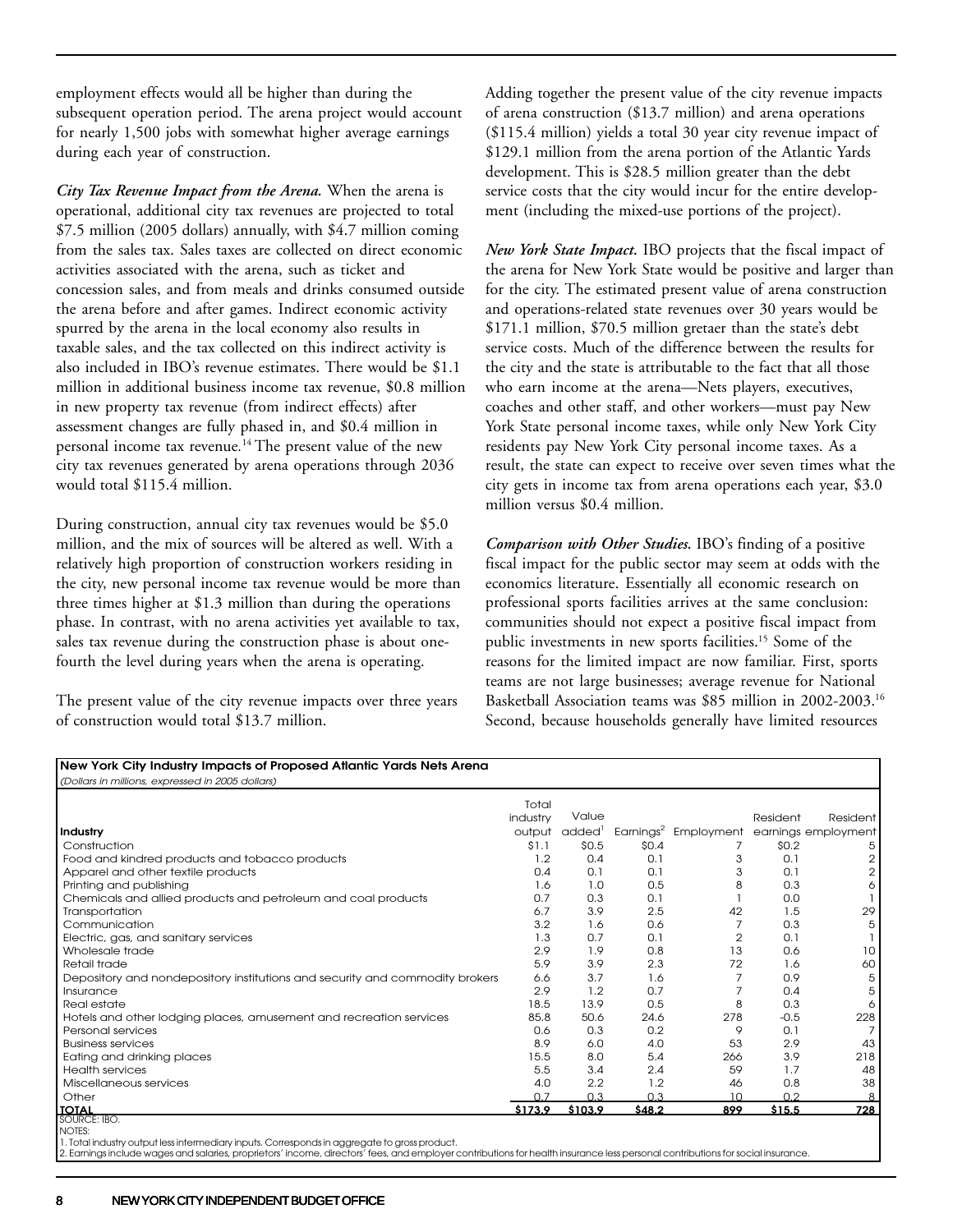### **Annual Operating and Construction Impacts of the Proposed**

**Atlantic Yards Nets Arena**

*(Except employment, all amounts in millions expressed in 2005 dollars)*

|                                                                                                                                      |         | <b>IBO Baseline</b>      |                          |        |  |
|--------------------------------------------------------------------------------------------------------------------------------------|---------|--------------------------|--------------------------|--------|--|
|                                                                                                                                      | City    | State                    | <b>MTA</b>               | Total  |  |
| Annual Operating Impacts (Fiscal Years 2009-2036)                                                                                    |         |                          |                          |        |  |
| <b>Economic Impact</b>                                                                                                               |         |                          |                          |        |  |
| Employment                                                                                                                           | 899     | 989                      |                          |        |  |
| Output                                                                                                                               | \$173.9 | \$191.8                  |                          |        |  |
| Value added <sup>1</sup>                                                                                                             | \$103.9 | \$114.9                  |                          |        |  |
| Earnings                                                                                                                             | \$48.2  | \$52.6                   |                          |        |  |
| <b>Fiscal Impact</b>                                                                                                                 |         |                          |                          |        |  |
| General sales tax <sup>1</sup>                                                                                                       | \$4.7   | \$5.2                    | \$0.3\$                  | \$10.2 |  |
| Real property tax <sup>2</sup>                                                                                                       | 0.8     | $\sim$                   | $\overline{a}$           | 0.8    |  |
| Personal income tax                                                                                                                  | 0.4     | 3.0                      | $\overline{\phantom{a}}$ | 3.5    |  |
| <b>Business income taxes</b>                                                                                                         | 1.1     | 0.8                      | 0.1                      | 2.1    |  |
| Hotel tax                                                                                                                            | 0.0     | $\overline{\phantom{a}}$ | $\blacksquare$           | 0.0    |  |
| All other taxes                                                                                                                      | 0.4     | 1.0                      | 0.0                      | 1.4    |  |
| <b>Total Taxes</b>                                                                                                                   | \$7.5   | \$10.0                   | \$0.5                    | \$17.9 |  |
| Annualized Construction Impacts (Fiscal Years 2006-2008)                                                                             |         |                          |                          |        |  |
| <b>Economic Impact</b>                                                                                                               |         |                          |                          |        |  |
| Employment                                                                                                                           | 1,487   | 1,921                    |                          |        |  |
| Output                                                                                                                               | \$261.0 | \$341.9                  |                          |        |  |
| Value added <sup>3</sup>                                                                                                             | \$131.4 | \$180.3                  |                          |        |  |
| Earnings                                                                                                                             | \$80.0  | \$103.3                  |                          |        |  |
| <b>Fiscal Impact</b>                                                                                                                 |         |                          |                          |        |  |
| General sales tax                                                                                                                    | \$0.7   | \$1.0                    | \$0.0                    | \$1.7  |  |
| Real property tax <sup>2</sup>                                                                                                       | 1.5     | $\blacksquare$           |                          | 1.5    |  |
| Personal income tax                                                                                                                  | 1.3     | 4.4                      |                          | 5.7    |  |
| <b>Business income taxes</b>                                                                                                         | 1.0     | 1.0                      | 0.2                      | 2.2    |  |
| Hotel tax                                                                                                                            | 0.1     | $\overline{\phantom{a}}$ | $\overline{a}$           | 0.1    |  |
| All other taxes                                                                                                                      | 0.4     | 0.2                      | 0.0                      | 0.6    |  |
| <b>Total Taxes</b>                                                                                                                   | \$5.0   | \$6.5                    | \$0.2                    | \$11.8 |  |
| <b>SOURCE: IBO</b>                                                                                                                   |         |                          |                          |        |  |
| <b>NOTES:</b><br>1. Reported general sales tax revenue is net of sales tax exemption for materials and furnishings of the Nets arena |         |                          |                          |        |  |
| 2. Reported property tax revenue is net of foregone property tax on private property under the arena footprint.                      |         |                          |                          |        |  |

Property tax impact when lagged real property assessment changes are fully phased in.

3. Total industry output less intermediary inputs. Corresponds in aggregate to gross product.

available to spend on leisure and entertainment, spending at a new sports facility will typically substitute for spending on other local entertainment. This is referred to as the substitution effect. Third, the fraction of arena revenue that gets spent outside of the local economy is usually larger than the fraction of money spent at other entertainment venues. This is because a large share of team revenue is paid to players and team executives who pay substantial federal tax bills, save significant amounts of what they earn, and typically reside (and therefore spend and pay local taxes) outside their team's home arena city.

However, the economics of the proposed Atlantic Yards arena are different from most cases in one important way: The proposed arena would serve as the new home for the Nets after their relocation within the region from northern New Jersey. Given the short distance between the old and new arenas and the excellent public transportation to Atlantic Yards, it seems reasonable to assume that a significant proportion of the fans now attending Nets games in New Jersey will also attend games at the Atlantic Yards arena. In particular, continued attendance of fans from New York City and its nearby suburbs seems likely. For New York City and New York State, the spending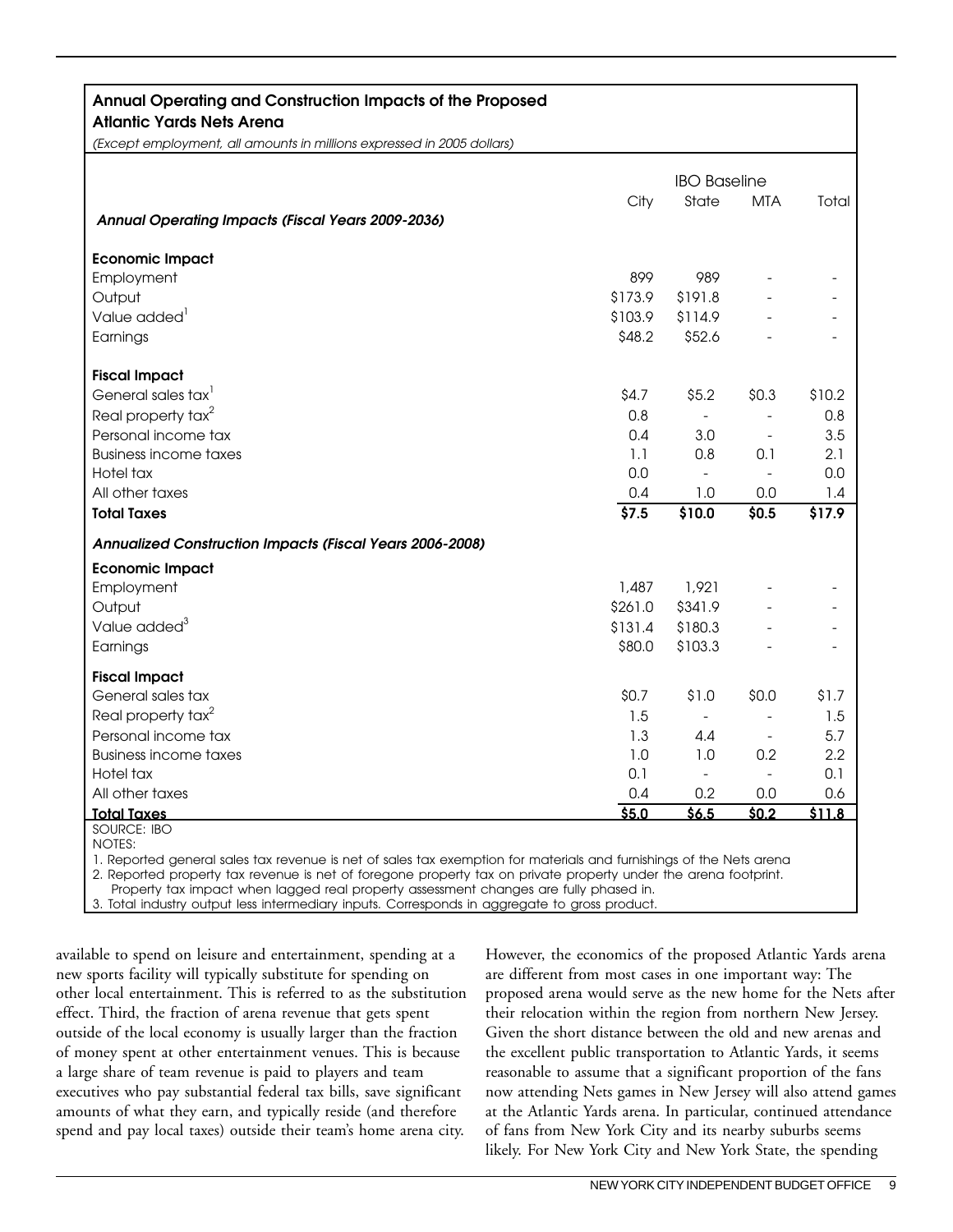by these relocated fans at the arena represents economic activity that is new to the local economy. It follows that the substitution effect of the Nets' arena on the New York City economy will be substantially smaller than it would be if the facility were to be used by a team new to the region.

IBO used Forest City Ratner Companies' assumption that about half of those attending Nets games at the Atlantic Yards arena will be from the ranks of those attending now, based on data on recent attendance levels at Nets games.<sup>16</sup> Assuming that 20 percent of the spending by the other half of the fans attending the Nets games will be new to New York City, IBO estimates that nearly 60 percent of Nets' games sales revenue will be new to the city's economy. In addition to the Nets' 41 regular season games, preseason games and potential playoff games, FCRC expects that more than 150 other general admission events would be held at the new arena, including 40 concerts, 35 other sports events such as high school basketball games, and about 80 family-style entertainment shows. For events other than professional basketball games, we assume that spending that is new to the local economy will be 20 percent, considerably lower than for the Nets games.<sup>17</sup>

IBO's fiscal impact figures for the arena differ somewhat from the estimates in other studies of the Atlantic Yards project. These other studies were concerned with the fiscal impact of the entire project, not just the arena. However, each provides some detail on the arena component, allowing comparison to IBO's figures.

Andrew Zimbalist, serving as a consultant for FCRC, estimates that annual sales tax plus income tax revenues from arena operations over 30 years have a present value of \$258 million. In contrast, IBO's estimate of total tax revenue attributable to arena operations—exclusive of construction impacts—from all city, state, and MTA tax sources, as well as tax revenues indirectly attributable to arena operations, is \$275.9 million. The primary reason for the difference is that IBO's estimate of revenues attributable to arena operations includes income from signage, advertising in the arena, and luxury box rent, while Zimbalist's does not. Another significant difference is that roughly a quarter of IBO's estimate of arena tax revenues comes from property, business, and other taxes that are not included in Zimbalist's analysis.<sup>18</sup>

Yung Kim and Gustav Peebles have published a critical analysis of Zimbalist's paper, which reaches a much different conclusion regarding the fiscal impact of the entire project.<sup>19</sup> Their re-estimates of arena revenues are fairly modest, however, reducing the present value of Zimbalist's sales tax and income tax revenue estimates by about \$15 million.<sup>20</sup> Their adjustments result from small changes regarding the effective income tax rate, the number of New Jersey residents who would follow the team to Brooklyn, and the number of nonbasketball events the new arena would attract.

The city's Economic Development Corporation also has completed a fiscal impact study of the project.<sup>21</sup> Using a methodology similar to IBO's, EDC finds that arena construction and operations would produce new city tax revenue with a 30-year present value of \$150.3 million. This is slightly higher than IBO's estimate of \$129.1 million.

#### COST OF MUNICIPAL SERVICES

The addition of an arena, 6,000 residential units, 1.2 million square feet of office space, 180,000 square feet of retail space, and seven acres of public open space should raise municipal service needs for the area. For projects that go through the city's regular Uniform Land Use Review Procedure, such additional service needs are identified in the required Environmental Impact Statement. Because Atlantic Yards is being developed using the authority of the state's ESDC, it is exempt from the city's land-use review process and there is no local Environmental Impact Statement.

In the following paragraphs we discuss some rough estimates by IBO of the most significant service needs and their likely costs. Although IBO expects that there would be little requirement for new spending on fire services, we estimate that the cost of delivering new education, sanitation, and police services that would be necessary if the Atlantic Yards project proceeds would exceed \$42 million annually by 2013. The present value of IBO's estimate of new education, sanitation, and police spending over 30 years is \$530 million. Since most of these costs would result from the housing portion of the project, they are not part of the equation estimating the fiscal impacts of the arena.

*Education***:** Department of Education data indicate that new construction of schools would probably not be necessary to accommodate the residents of the proposed development in Atlantic Yards. As of October 31, 2003, elementary and middle schools in District 13 were at 67.8 percent of capacity and high schools were at 79.4 percent of capacity, leaving ample room to accommodate the new residents even at high student/ household ratios. Furthermore, the Department of Education projects a decline in enrollment in the district over the next decade.

Adding new students to existing classrooms would raise annual operating costs, however. To estimate the incremental cost we used the following assumptions: all 6,000 units would be filled with people who would not otherwise be New York City residents, that the average household size would be 2.75, that 13 percent of these units would be built each year for eight years, and that the percentage of the new residents enrolled in K-12 would be the same as the percentage of current city residents enrolled (13.4 percent). These assumptions give us an estimate of 276 new students enrolling each year for eight years, reaching a total of 2,208 in the eighth year. Using the current average cost per student of \$14,650 for this year and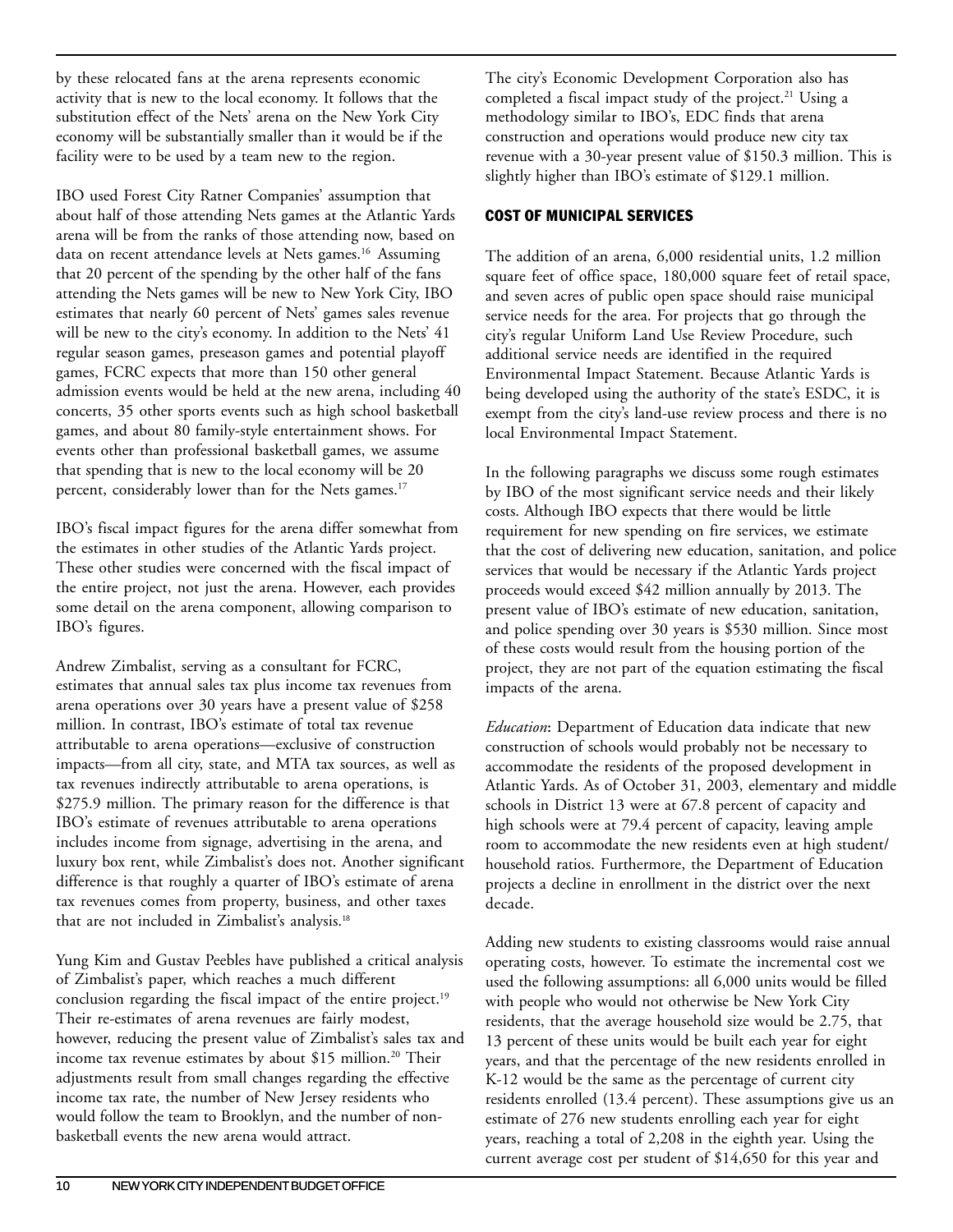assuming this cost will rise by 2 percent annually in subsequent years, the nominal cost would be \$4.0 million in the first year and rise to \$37.2 million in the eighth year. Because the cost of adding a single new student is usually less than the average cost per student and the schools in the Atlantic Yards area currently have excess capacity, this estimate might best be viewed as an upper limit for the amount of K-12 education spending that would be necessary as a result of the new development. Also, the city shares the cost of education with the state and federal governments; the city's share is about 45 percent of the average cost per student.

*Sanitation***:** There will be new municipal sanitation expenses for the new residential development in Atlantic Yards. (Solid waste disposal resulting from the arena and the commercial space is the responsibility of the building owner and not a cost to the city.) IBO estimates that these costs will be \$146,850 in the first year and rise to \$1.7 million in the eighth year, assuming that the number of new residents will be 2,063 each year for eight years, reaching a total of 16,500, and sanitation costs per capita (including trash collection and export and street cleaning) will be \$89 per person in the first year and then rise 2 percent per year thereafter.

*Police***:** Although existing police resources are probably sufficient to cover the needs of new residents and businesses in Atlantic Yards, costs to the city for policing the new Nets arena could be significant. Assuming that NYPD police protection costs for 45 home games per season consists on average of 100 police-officer overtime tours (at about \$385 per tour), annual overtime costs would total \$1.7 million.

Information from FCRC indicates that an additional 150 events open to the public could be held at the arena each year (bringing the total number to about 200 per year). These additional events would raise this cost, although the security needs and therefore the policing costs would vary widely depending on the types of events. In at least some cases, the arena's private security personnel might handle all duties without the need for city police.

*Fire*: Assuming that a new firehouse would not be necessary, IBO estimates that the additional cost of providing fire protection for Atlantic Yards would be relatively low. It may be necessary to acquire some new equipment to increase the capacity of Brooklyn fire companies to operate in high-rise buildings, but this would not raise annual operating costs. The cost of any necessary capital investment could be spread out over time.

*Other Estimates.* In his analysis of the Atlantic Yards proposal, Andrew Zimbalist provides a present value estimate of \$321.4 million for the combined costs for sanitation and education services over 30 years. (Zimbalist assumes that the new police and fire expenses would be negligible.) IBO's present value estimate for these costs is \$475 million. Part of the discrepancy is due to different numbers of housing units; he uses 5,850 in his basic analysis and we use 6,000. Zimbalist also uses lower service-cost estimates per housing unit.

#### **CONCLUSION**

If Atlantic Yards is developed as proposed by Forest City Ratner Companies, the mix of arena, office towers, and residential buildings would be the largest economic development project undertaken to date in Brooklyn. Although FCRC would use private financing for much of the project, the city and state have pledged to make significant cash contributions to the project and give FCRC access to special benefits not available on an as-of-right basis to other developers. Beyond these contributions, the project also will be eligible for a set of benefits that are more broadly available.

IBO's analysis of the fiscal impact for the city has focused on the arena, where much of the cash contribution and other special benefits will flow. Despite the generally poor return for public investments in sporting facilities, IBO finds that the Atlantic Yards Nets arena is likely to generate a modest net positive fiscal surplus for the city, state, and MTA, measured in present values discounted over the 30-year financing term.

*Written by George Sweeting, with Theresa Devine, David Belkin, and Molly Wasow Park*

#### **END NOTES**

<sup>1</sup> These as-of-right benefits also involve foregone new tax revenues, but no more so than if the Atlantic Yards site were comparably developed without any special public subsidies.

In this report, present values are computed with a 6 percent discount rate over a term of 30 years.

<sup>3</sup> Despite the legal limit on city and state liability, if the LDC encountered difficulty meeting its debt service obligations, it is possible that the city and/or the state would intervene by arranging new financing for the bonds.

4 Under IRS regulations, there are a number of tests concerning the use of revenue from sports facilities to back private activity bonds. Essentially, in order to qualify for tax-exempt status, debt service can be paid from arena-generated revenue only if it is collected as payment of an existing tax or tax-equivalent (that is, a PILOT). This seems to imply that the PILOT payments cannot be significantly discounted or increased from the regular property tax amount or they will not pass the IRS test.

<sup>5</sup> Because the PILOT payments that will be used for the tax-exempt bonds must be comparable with the regular tax that would apply if the arena were subject to property tax, it appears that the arena PILOT would be too small to cover annual debt service on \$555.3 million. The MOU indicates that if the LDC issues taxable bonds, FCRC will pay a rent equal to the debt service on such bonds. 6 Estimating those costs would require knowing how many purchasers of the bonds reside in the city and state.

7 The recently announced plans to build baseball stadiums for the Yankees and Mets both anticipate using private activity bonds, making access to this scarce resource that much more competitive.

8 A market value of \$100 per foot is a discount from the approximately \$125 per foot value for Madison Square Garden recorded in Department of Finance data. Savings were estimated by calculating tax payments that would be due over the 30 years net of the benefits of the city's Industrial Commercial Incentive Program, which grants a full exemption for the first 16 years of a project, and then phases in over the next nine years. In years 26-30 there would be full taxes under ICIP. 9 Department of Finance estimates of full market value for adjacent land for the current fiscal year show a value of \$20.00 per square foot. IBO estimates that the